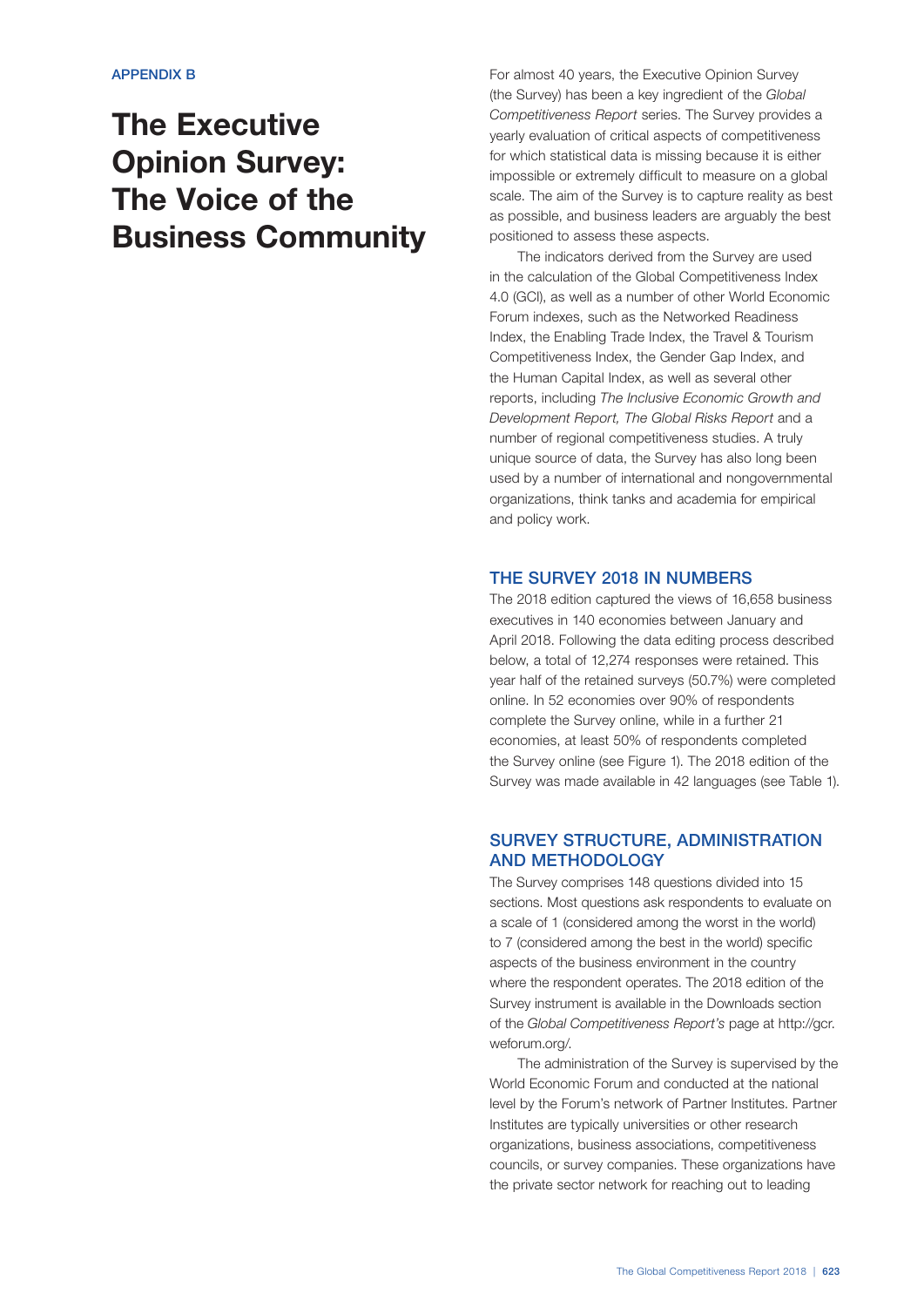### Figure 1: Descriptive statistics of the Executive Opinion Survey 2018



Source: World Economic Forum, Executive Opinion Survey, 2018 edition. Note: Not all charts are drawn to scale.

\* Following data treatment. See text for details.

### Table 1: Available languages in 2018

l,

| Hungarian |
|-----------|
| Estonian  |

| Icelandic  |  |
|------------|--|
| Indonesian |  |
| Italian    |  |
| Khmer      |  |
| Korean     |  |
| Lao        |  |
| Latvian    |  |
| Lithuanian |  |
| Macedonian |  |

| Mongolian   |
|-------------|
| Montenegrin |
| Polish      |
| Portuguese  |
| Romanian    |
| Russian     |
| Serbian     |
| Slovak      |
| Slovenian   |

| Spanish    |
|------------|
| Tajik      |
| Thai       |
| Turkish    |
| Urdu       |
| Vietnamese |
|            |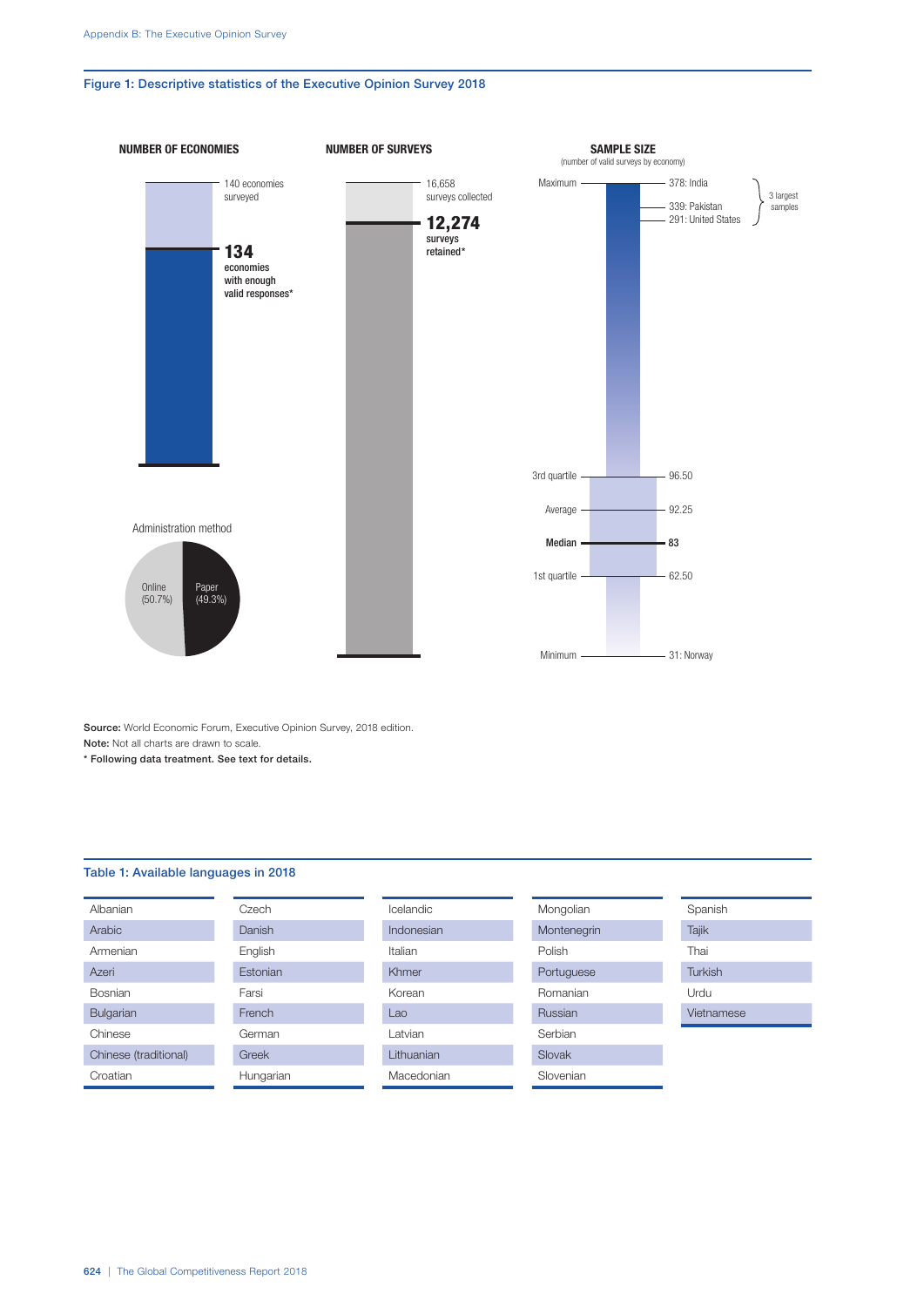



business executives and a firm commitment to improving the competitiveness of their respective economies (for the full list, see the Contributors and Acknowledgments section of this report).<sup>1</sup>

In administering the Survey and in order to gather the strongest dataset, Partner Institutes are asked to follow detailed sampling guidelines and collect the data in a specific timeframe. The collection process is based on best practices in the field of Survey administration and on discussions with survey experts. It is put in place to ensure that the sample of respondents is the most representative possible and comparable across the globe.

The sampling guidelines specify that the Partner Institutes create a sample frame (Figure 2) that is a large list of potential business executives from companies of various sizes and from the various sectors of activity, as detailed below. The Partner Institutes separate the frame into two lists: one that includes only large firms, and a second that includes all other firms (both lists representing the various economic sectors). To reduce bias, Partner Institutes randomly select firms from each list to receive the Survey.

The sample frame should reflect the structure of the country/economy:

• In proportion to the share of GDP by sector: agriculture, manufacturing industry, nonmanufacturing industry (mining and quarrying, electricity, gas and water supply, construction), and services.

- Ensuring the representation of both large- (more than 250 employees) and small-sized companies (249 employees or fewer), again reflecting each sector. At least one-third of companies are large and one-third are small, and the remaining one-third are determined by the structure of the economy in proportion to the share of GDP by company size.
- Ensuring the chosen companies also have a sufficiently wide geographical coverage.

The Survey is administered in a variety of formats, including face-to-face or telephone interviews with business executives, mailed paper forms and online surveys. For energy, time and cost considerations, the Forum encourages the use of a dedicated online Survey tool.

The Partner Institutes also play an active and essential role in disseminating the findings of *The Global Competitiveness Report* and other reports published by the World Economic Forum by holding press events and workshops to highlight the results at the national level to the business community, the public sector and other stakeholders.

# DATA TREATMENT AND SCORE **COMPUTATION**

This section details the process whereby individual responses are edited and aggregated in order to produce the Survey question scores of each economy. These are the results that then feed into the GCI other indices and projects listed above.

#### Data editing

Prior to aggregation, the respondent-level data are subjected to a careful editing process. The following observations are excluded from the dataset: Surveys where the respondent gives the same answer to at least 80% of the questions; Surveys with a completion rate inferior to 50%; respondents who are not based in the same country as the Partner Institute; respondents who are not in a leadership position within their firm; and finally, duplicate Surveys—which can occur, for example, when a Survey is both completed online and mailed in.

In a second step, a multivariate test is applied to the data using the Mahalanobis distance method. This test estimates the probability that an individual Survey in a specific country "belongs" to the sample of that country by comparing the pattern of answers of that Survey against the average pattern of answers in the country sample.

A univariate outlier test is then applied at the country level for each question of each survey. We use the standardized score—or "z-score"—method, which indicates by how many standard deviations any one individual answer deviates from the mean of the country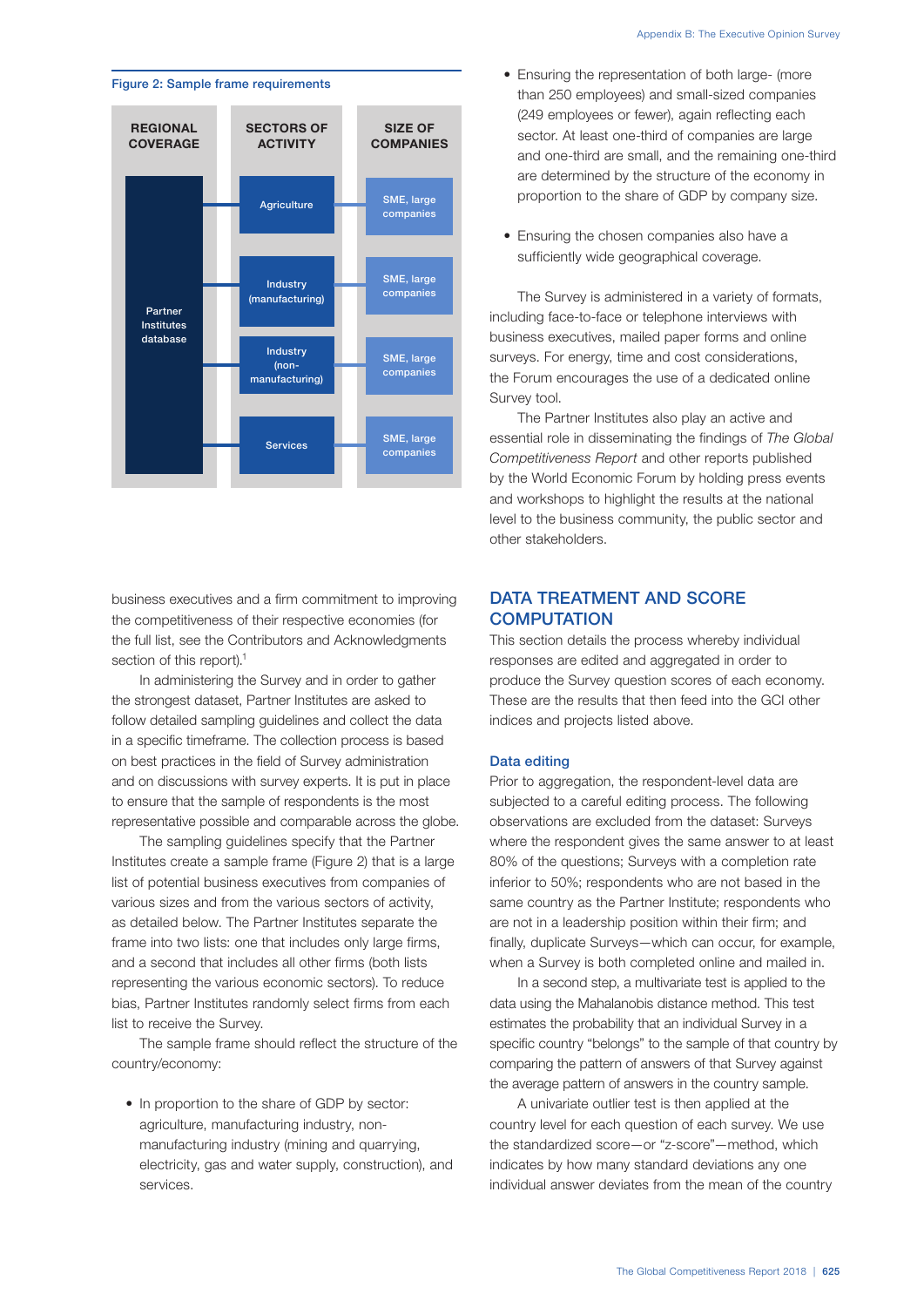## Table 2: Executive Opinion Survey: Descriptive statistics and weightings

|                                    | Period <sub>1</sub>   |                               |              | Period <sub>2</sub>   |                       |               |                          |
|------------------------------------|-----------------------|-------------------------------|--------------|-----------------------|-----------------------|---------------|--------------------------|
| <b>Economy</b>                     | <b>Survey edition</b> | No. of<br>respondents         | Weight (%)*  | <b>Survey edition</b> | No. of<br>respondents | Weight (%)*   | Online $(\%)^{\dagger}$  |
| Albania                            | 2017                  | 71                            | 41.5         | 2018                  | 94                    | 58.5          |                          |
| Algeria                            | 2017                  | 130                           | 50.0         | 2018                  | 87                    | 50.0          |                          |
| Angola<br>Argentina                | 2017                  | 2017 data not available<br>99 | 47.0         | 2018<br>2018          | 120<br>84             | 100.0<br>53.0 | 100.0                    |
| Armenia                            | 2017                  | 76                            | 47.3         | 2018                  | 63                    | 52.7          | 100.0<br>100.0           |
| Australia                          | 2017                  | 78                            | 46.5         | 2018                  | 69                    | 53.5          | 98.6                     |
| Austria                            | 2017                  | 98                            | 41.7         | 2018                  | 128                   | 58.3          | 59.4                     |
| Azerbaijan                         | 2016                  | 77                            | 42.8         | 2017                  | 92                    | 57.2          |                          |
| Bahrain                            | 2015                  | 50                            | 38.0         | 2016                  | 89                    | 62.0          |                          |
| Bangladesh                         | 2017                  | 81                            | 43.4         | 2018                  | 92                    | 56.6          |                          |
| Belgium                            | 2017                  | 99                            | 51.9         | 2018                  | 56                    | 48.1          | 100.0                    |
| Benin                              | 2017                  | 78                            | 45.0         | 2018                  | 78                    | 55.0          |                          |
| Bolivia                            |                       | 2017 data not available       |              | 2018                  | 54                    | 100.0         | 90.7                     |
| Bosnia and Herzegovina<br>Botswana | 2017<br>2017          | 76<br>110                     | 43.3<br>47.4 | 2018<br>2018          | 87<br>91              | 56.7          | 100.0                    |
| <b>Brazil</b>                      | 2017                  | 103                           | 43.3         | 2018                  | 118                   | 52.6<br>56.7  | 100.0                    |
| Brunei Darussalam                  | 2017                  | 77                            | 47.9         | 2018                  | 61                    | 52.1          | 67.2                     |
| Bulgaria                           | 2017                  | 104                           | 46.1         | 2018                  | 95                    | 53.9          |                          |
| Burkina Faso                       |                       | 2017 data not available       |              | 2018                  | 73                    | 100.0         |                          |
| Burundi                            | 2016                  | 96                            | 47.1         | 2017                  | 81                    | 52.9          |                          |
| Cambodia                           | 2017                  | 69                            | 47.2         | 2018                  | 58                    | 52.8          |                          |
| Cameroon                           | 2017                  | 81                            | 46.3         | 2018                  | 73                    | 53.7          |                          |
| Canada                             | 2017                  | 79                            | 39.9         | 2018                  | 119                   | 60.1          | 100.0                    |
| Cape Verde                         | 2017                  | 71                            | 46.7         | 2018                  | 62                    | 53.3          | 75.8                     |
| Chad<br>Chile                      | 2017<br>2017          | 73<br>140                     | 43.5<br>39.1 | 2018<br>2018          | 82<br>227             | 56.5<br>60.9  | 100.0                    |
| China                              | 2016                  | 355                           | 43.6         | 2017                  | 396                   | 56.4          |                          |
| Colombia                           | 2017                  | 134                           | 47.1         | 2018                  | 113                   | 52.9          | 81.4                     |
| Congo, Dem. Rep.                   | 2017                  | 126                           | 46.7         | 2018                  | 110                   | 53.3          | 12.7                     |
| Costa Rica                         | 2017                  | 69                            | 43.6         | 2018                  | 77                    | 56.4          | 84.4                     |
| Cote d'Ivoire                      |                       | 2017 data not available       |              | 2018                  | 120                   | 100.0         |                          |
| Croatia                            | 2017                  | 81                            | 44.8         | 2018                  | 82                    | 55.2          | 100.0                    |
| Cyprus                             | 2017                  | 73                            | 44.7         | 2018                  | 75                    | 55.3          | 10.7                     |
| Czech Republic                     | 2017                  | 84                            | 43.5         | 2018                  | 95                    | 56.5          | 100.0                    |
| Denmark                            | 2017                  | 85                            | 48.7         | 2018                  | 63                    | 51.3          | 100.0                    |
| Dominican Republic<br>Ecuador      | 2017<br>2017          | 54<br>99                      | 43.9<br>44.9 | 2018<br>2018          | 59<br>100             | 56.1<br>55.1  | 88.1<br>26.0             |
| Egypt                              | 2017                  | 99                            | 45.6         | 2018                  | 94                    | 54.4          |                          |
| El Salvador                        | 2017                  | 41                            | 39.9         | 2018                  | 62                    | 60.1          | 98.4                     |
| <b>Estonia</b>                     | 2017                  | 77                            | 46.7         | 2018                  | 67                    | 53.3          | 100.0                    |
| Eswatini                           | 2017                  | 50                            | 46.3         | 2018                  | 45                    | 53.7          | 33.3                     |
| Ethiopia                           | 2016                  | 89                            | 46.5         | 2017                  | 79                    | 53.5          |                          |
| Finland                            | 2017                  | 50                            | 47.2         | 2018                  | 42                    | 52.8          | 100.0                    |
| France                             | 2017                  | 81                            | 48.3         | 2018                  | 62                    | 51.7          | 100.0                    |
| Gambia, The                        | 2017                  | 74                            | 43.0         | 2018                  | 87                    | 57.0          |                          |
| Georgia<br>Germany                 | 2017<br>2017          | 44<br>112                     | 46.2<br>49.3 | 2018<br>2018          | 40<br>79              | 53.8<br>50.7  | 100.0<br>93.7            |
| Ghana                              | 2017                  | 80                            | 43.5         | 2018                  | 90                    | 56.5          |                          |
| Greece                             | 2017                  | 78                            | 44.2         | 2018                  | 83                    | 55.8          | 97.6                     |
| Guatemala                          | 2017                  | 93                            | 45.3         | 2018                  | 91                    | 54.7          |                          |
| Guinea                             |                       | 2017 data not available       |              | 2018                  | 66                    | 100.0         | $\overline{\phantom{0}}$ |
| Haiti                              | 2017                  | 52                            | 40.8         | 2018                  | 73                    | 59.2          |                          |
| Honduras                           | 2017                  | 90                            | 44.6         | 2018                  | 93                    | 55.4          |                          |
| Hong Kong SAR                      | 2017                  | 93                            | 46.1         | 2018                  | 85                    | 53.9          | 67.1                     |
| Hungary                            | 2017                  | 83                            | 44.1         | 2018                  | 89                    | 55.9          | 18.0                     |
| Iceland                            | 2017                  | 70                            | 43.0         | 2018                  | 82                    | 57.0          | 100.0                    |
| India<br>Indonesia                 | 2017<br>2017          | 201<br>94                     | 37.4<br>46.1 | 2018<br>2018          | 378<br>86             | 62.6<br>53.9  | 57.4                     |
| Iran, Islamic Rep.                 | 2017                  | 200                           | 49.2         | 2018                  | 143                   | 50.8          | 100.0                    |
| Ireland                            | 2017                  | 105                           | 53.0         | 2018                  | 54                    | 47.0          | 100.0                    |
| Israel                             | 2017                  | 82                            | 44.6         | 2018                  | 85                    | 55.4          | 100.0                    |
| Italy                              | 2017                  | 98                            | 46.2         | 2018                  | 89                    | 53.8          |                          |
| Jamaica                            | 2017                  | 71                            | 50.1         | 2018                  | 47                    | 49.9          | 97.9                     |
| Japan                              | 2017                  | 63                            | 46.9         | 2018                  | 54                    | 53.1          | 29.6                     |
| Jordan                             | 2017                  | 154                           | 50.4         | 2018                  | 99                    | 49.6          | 2.0                      |
| Kazakhstan                         | 2017                  | 86                            | 40.5         | 2018                  | 124                   | 59.5          | 16.9                     |
| Kenya                              | 2017                  | 113                           | 44.9         | 2018                  | 114                   | 55.1          |                          |
| Korea, Rep.                        | 2017                  | 100                           | 45.0         | 2018                  | 100                   | 55.0          |                          |
| Kuwait<br>Kyrgyz Republic          | 2017<br>2017          | 68<br>97                      | 42.2<br>44.3 | 2018<br>2018          | 85<br>103             | 57.8<br>55.8  | 35.3                     |
| Lao PDR                            | 2017                  | 87                            | 49.8         | 2018                  | 59                    | 50.2          | 6.8                      |
|                                    |                       |                               |              |                       |                       |               |                          |

*(Cont'd.)*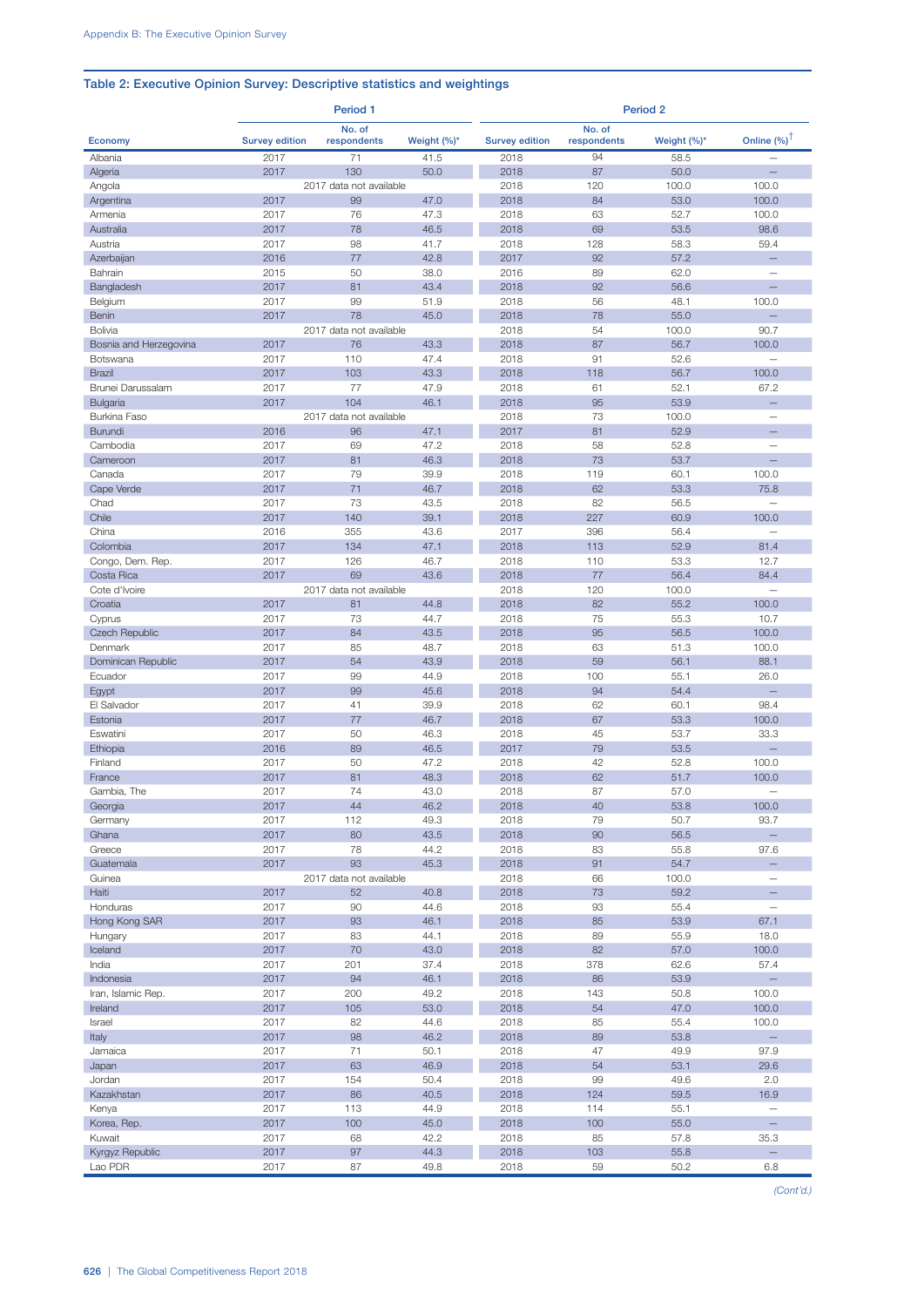|                              |                       | Period <sub>1</sub>     |              |                       | Period <sub>2</sub>   |              |                          |  |
|------------------------------|-----------------------|-------------------------|--------------|-----------------------|-----------------------|--------------|--------------------------|--|
| Economy                      | <b>Survey edition</b> | No. of<br>respondents   | Weight (%)*  | <b>Survey edition</b> | No. of<br>respondents | Weight (%)*  | Online $(\%)^{\dagger}$  |  |
| Latvia                       | 2017                  | 55                      | 43.5         | 2018                  | 62                    | 56.5         | 56.5                     |  |
| Lebanon                      | 2017                  | 78                      | 44.7         | 2018                  | 80                    | 55.3         | 100.0                    |  |
| Lesotho                      | 2017                  | 92                      | 44.5         | 2018                  | 96                    | 55.5         |                          |  |
| Liberia                      | 2017                  | 55                      | 42.2         | 2018                  | 69                    | 57.8         | $\overline{\phantom{0}}$ |  |
| Lithuania                    | 2017                  | 116                     | 46.5         | 2018                  | 103                   | 53.5         | 64.1                     |  |
| Luxembourg                   | 2017                  | 43                      | 46.2         | 2018                  | 39                    | 53.8         | 100.0                    |  |
| Macedonia, FYR               |                       | 2017 data not available |              | 2018                  | 58                    | 100.0        | 98.3                     |  |
| Malawi<br>Malaysia           | 2017<br>2017          | 75<br>96                | 42.6<br>47.6 | 2018<br>2018          | 91<br>78              | 57.4<br>52.4 | 20.9                     |  |
| Mali                         | 2017                  | 65                      | 43.2         | 2018                  | 75                    | 56.8         |                          |  |
| Malta                        | 2017                  | 58                      | 47.4         | 2018                  | 48                    | 52.6         | 100.0                    |  |
| Mauritania                   | 2017                  | 118                     | 48.1         | 2018                  | 92                    | 51.9         |                          |  |
| Mauritius                    | 2017                  | 61                      | 50.8         | 2018                  | 38                    | 49.2         | 97.4                     |  |
| Mexico                       | 2017                  | 291                     | 49.2         | 2018                  | 208                   | 50.8         | 77.4                     |  |
| Moldova                      | 2017                  | 132                     | 50.3         | 2018                  | 86                    | 49.7         |                          |  |
| Mongolia                     | 2017                  | 82                      | 45.3         | 2018                  | 80                    | 54.7         | 67.5                     |  |
| Montenegro                   | 2017                  | 80                      | 45.2         | 2018                  | 79                    | 54.8         |                          |  |
| Morocco                      | 2017                  | 89                      | 50.5         | 2018                  | 57                    | 49.5         | 100.0                    |  |
| Mozambique                   | 2017                  | 95                      | 46.5         | 2018                  | 84                    | 53.5         | 1.2                      |  |
| Namibia                      | 2017                  | 74                      | 45.3         | 2018                  | 72                    | 54.7         | $\overline{\phantom{0}}$ |  |
| Nepal                        | 2017                  | 91                      | 45.3         | 2018                  | 89                    | 54.7         | 7.9                      |  |
| Netherlands                  | 2017                  | 78                      | 45.0         | 2018                  | 78                    | 55.0         | 100.0                    |  |
| New Zealand                  | 2017                  | 32                      | 36.3         | 2018                  | 66                    | 63.7         | 100.0                    |  |
| Nicaragua                    | 2017                  | 47                      | 42.2         | 2018                  | 59                    | 57.8         | 86.4                     |  |
| Nigeria                      | 2017                  | 85                      | 42.4         | 2018                  | 105                   | 57.6         |                          |  |
| Norway                       | 2017                  | 39                      | 47.9         | 2018                  | 31                    | 52.1         | 100.0                    |  |
| Oman                         | 2017                  | 86                      | 46.1         | 2018                  | 79                    | 53.9         | 26.6                     |  |
| Pakistan                     | 2017                  | 290                     | 43.1         | 2018                  | 339                   | 56.9         | 5.6                      |  |
| Panama                       | 2017                  | 89                      | 43.9         | 2018                  | 97                    | 56.1         | 74.2                     |  |
| Paraguay                     | 2017                  | 111                     | 47.2         | 2018                  | 93                    | 52.8         | 100.0                    |  |
| Peru                         | 2017<br>2017          | 90<br>55                | 43.9         | 2018<br>2018          | 98<br>59              | 56.1<br>55.9 | 90.8<br>66.1             |  |
| Philippines<br>Poland        | 2017                  | 204                     | 44.1<br>44.9 | 2018                  | 205                   | 55.1         | 98.5                     |  |
| Portugal                     | 2017                  | 140                     | 43.0         | 2018                  | 165                   | 57.0         | 99.4                     |  |
| Qatar                        | 2017                  | 97                      | 44.9         | 2018                  | 98                    | 55.1         | 6.1                      |  |
| Romania                      | 2017                  | 103                     | 45.4         | 2018                  | 100                   | 54.6         | 22.0                     |  |
| Russian Federation           | 2017                  | 268                     | 43.8         | 2018                  | 296                   | 56.2         |                          |  |
| Rwanda                       | 2017                  | 92                      | 46.6         | 2018                  | 81                    | 53.4         |                          |  |
| Saudi Arabia                 | 2017                  | 164                     | 50.9         | 2018                  | 101                   | 49.1         | 64.4                     |  |
| Senegal                      | 2017                  | 80                      | 44.5         | 2018                  | 83                    | 55.5         | $\overline{\phantom{0}}$ |  |
| Serbia                       | 2017                  | 98                      | 43.9         | 2018                  | 107                   | 56.1         | 100.0                    |  |
| Seychelles                   | 2017                  | 47                      | 42.8         | 2018                  | 56                    | 57.2         |                          |  |
| Sierra Leone                 | 2017                  | 79                      | 50.6         | 2018                  | 50                    | 49.4         |                          |  |
| Singapore                    | 2017                  | 148                     | 47.4         | 2018                  | 122                   | 52.6         | 100.0                    |  |
| Slovak Republic              | 2017                  | 110                     | 56.2         | 2018                  | 42                    | 43.8         | 100.0                    |  |
| Slovenia                     | 2017                  | 89                      | 46.3         | 2018                  | 80                    | 53.7         | 86.3                     |  |
| South Africa                 | 2017                  | 170                     | 47.0         | 2018                  | 145                   | 53.0         | 100.0                    |  |
| Spain                        | 2017                  | 75                      | 44.2         | 2018                  | 80                    | 55.8         | 90.0                     |  |
| Sri Lanka                    | 2017                  | 75                      | 44.4         | 2018                  | 79                    | 55.6         | 100.0                    |  |
| Sweden                       | 2017<br>2017          | 71<br>52                | 46.7<br>43.2 | 2018                  | 62                    | 53.3         | 100.0<br>100.0           |  |
| Switzerland<br>Taiwan, China | 2017                  | 121                     | 45.7         | 2018<br>2018          | 60<br>114             | 56.8<br>54.3 | 69.3                     |  |
| Tajikistan                   | 2017                  | 89                      | 44.1         | 2018                  | 96                    | 55.9         | 6.3                      |  |
| Tanzania                     | 2017                  | 80                      | 43.5         | 2018                  | 90                    | 56.5         | $\overline{\phantom{0}}$ |  |
| Thailand                     | 2017                  | 115                     | 47.4         | 2018                  | 95                    | 52.6         | 95.8                     |  |
| Trinidad and Tobago          | 2017                  | 70                      | 46.5         | 2018                  | 62                    | 53.5         | 75.8                     |  |
| Tunisia                      | 2017                  | 102                     | 47.1         | 2018                  | 86                    | 52.9         | 62.8                     |  |
| Turkey                       | 2017                  | 84                      | 45.6         | 2018                  | 80                    | 54.4         | 23.8                     |  |
| Uganda                       | 2017                  | 86                      | 43.6         | 2018                  | 96                    | 56.4         | 26.0                     |  |
| Ukraine                      | 2017                  | 99                      | 45.0         | 2018                  | 99                    | 55.0         | $\overline{\phantom{a}}$ |  |
| <b>United Arab Emirates</b>  | 2017                  | 85                      | 46.1         | 2018                  | 78                    | 53.9         | 73.1                     |  |
| United Kingdom               | 2017                  | 83                      | 49.9         | 2018                  | 56                    | 50.1         | 100.0                    |  |
| <b>United States</b>         | 2017                  | 249                     | 43.1         | 2018                  | 291                   | 56.9         | 100.0                    |  |
| Uruguay                      | 2017                  | 71                      | 43.8         | 2018                  | 78                    | 56.2         | 100.0                    |  |
| Venezuela                    | 2017                  | 47                      | 48.3         | 2018                  | 36                    | 51.7         | 100.0                    |  |
| Vietnam                      | 2017                  | 90                      | 46.8         | 2018                  | 78                    | 53.2         | 33.3                     |  |
| Yemen                        | 2017                  | 65                      | 46.4         | 2018                  | 58                    | 53.6         | 13.8                     |  |
| Zambia                       | 2017                  | 61                      | 42.1         | 2018                  | 77                    | 57.9         |                          |  |
| Zimbabwe                     | 2017                  | 43                      | 41.9         | 2018                  | 55                    | 58.1         | 90.9                     |  |

### Table 2: Executive Opinion Survey: Descriptive statistics and weightings *(cont'd.)*

Note: All statistics are computed following the editing of the data; see text for details. "-" indicates that there was no online administration of the Survey.

\* Weight applied to the country score in that edition of the Survey. See Box 1 for an example of a calculation.

† Share of surveys completed online (2018 only).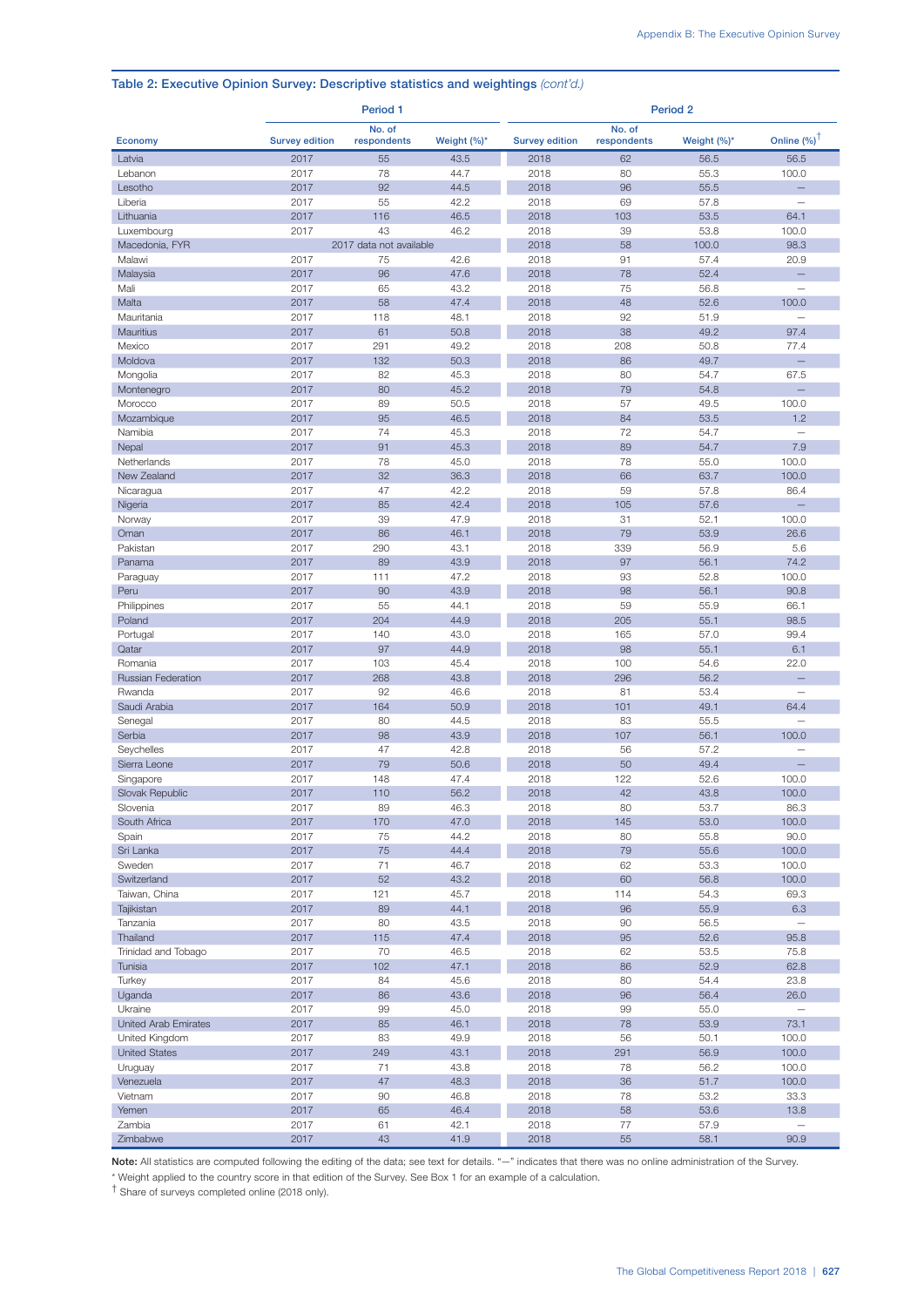sample. Individual answers with a standardized score greater than 3 are dropped.2

### Aggregation and computation of country averages

We use a simple average to compute scores at the economy level. As the sample frame aims to replicate an economy's sectoral composition and includes companies of different sizes, the country-level score of each Executive Opinion Survey question is the arithmetic mean of all answers in each country. That is, for a given question, all individual answers carry the same weight.

Formally, the average of a Survey indicator *i* for country *c*, *qi,c*, is computed as follows:

$$
q_{i,c} = \frac{\sum_{j}^{N_{i,c}} q_{i,c,j}}{N_{i,c}}
$$

where

*qi,c,j* is the answer to question *i* in country *c* from respondent *j*; and

*Ni,c* is the number of respondents to question *i* in country *c*.

Once responses have been aggregated at the country level, a test to detect statistical outliers is run. We leverage the strong relationship between the indicators derived from the Survey and some 50 statistical indicators included in the GCI: countries doing well on these indicators tend to do well in the Survey. A univariate linear regression is used to predict the expected average score of Survey indicators based on the average performance in the other indicators. Average Survey scores that lie outside the 90% confidence interval around the predicted values are considered "outliers". The scores of individual Survey indicators are systematically corrected by a factor corresponding to the distance between the observed average Survey score and the predicted Survey average at the limit of the confidence interval.

In addition, an analysis to assess the reliability and consistency of the Survey data over time is carried out. As part of this analysis, an inter-quartile range (IQR) test is performed to identify large swings—positive and negative— between two editions. For each country, we compute the year-on-year difference, *d*, in the average score of a core set of 66 Survey questions. We then compute the inter-quartile range (i.e. the difference between the 25th percentile and the 75th percentile). Any value *d* outside the range bounded by the 25th percentile minus 1.5 times the IQR and the 75th percentile plus 1.5 times the IQR is identified as a potential "outlier". This test is complemented by a series of additional empirical tests, including an analysis of fiveyear trends and a comparison of changes in the Survey results with changes in other indicators capturing similar concepts. We interview local experts and consider the

latest developments in a country in order to assess the plausibility of the Survey results. Based on the result of this test and the complementary qualitative analysis, the data collected in 2018 for Azerbaijan, Bahrain, Burundi, China, Ethiopia and Guinea were not used. Instead, Survey results from the previous editions were used (for details see Table 2).

#### Moving average and computation of country scores

We then proceed to compute moving averages of country scores. The moving average technique consists of taking a weighted average of the most recent year's Survey results, together with a discounted average of the previous year. There are several reasons for doing this. First, it makes results less sensitive to the specific point in time when the Survey is administered. Second, it increases the amount of available information by providing a larger sample size. Additionally, because the Survey is carried out during the first quarter of the year, the average of the responses in the first quarter of 2017 and the first quarter of 2018 better aligns the Survey data with many of the data indicators from sources other than the Survey, which are often annual-averages data.

To calculate the moving average, we use a weighting scheme composed of two overlapping elements. We place more weight on the year with the larger sample size to attribute equal weight to each response. At the same time, we attribute greater weight to the most recent sample because it contains most up to date information. That is, we also "discount the past." Table 2 reports the exact weights used in the computation of the scores of each country.

#### Economy score calculation

The details of the method applied to compute the country scores for the vast majority of economies included in *The Global Competitiveness Report 2018* are as follows.

For any given Survey question *i*, country *c*'s final score,  $q_{i,c}^{2017-18}$ , is given by:

$$
q_{i,c}^{2017-18} = w_c^{2017} \times q_{i,c}^{2017} + w_c^{2018} \times q_{i,c}^{2018}
$$
 (1)

where

 $q_{i,c}^t$  is country *c*'s score on question *i* in year *t*, with  $t = 2017$ , 2018, as computed following the approach described in the text; and  $w_c^t$  is the weight applied to country *c*'s score in year *t*.

The weights for each year are determined as follows:

$$
w_c^{2017} = \frac{(1-\alpha) + \frac{N_c^{2017}}{N_c^{2017} + N_c^{2018}}}{2}
$$
 (2a)

and